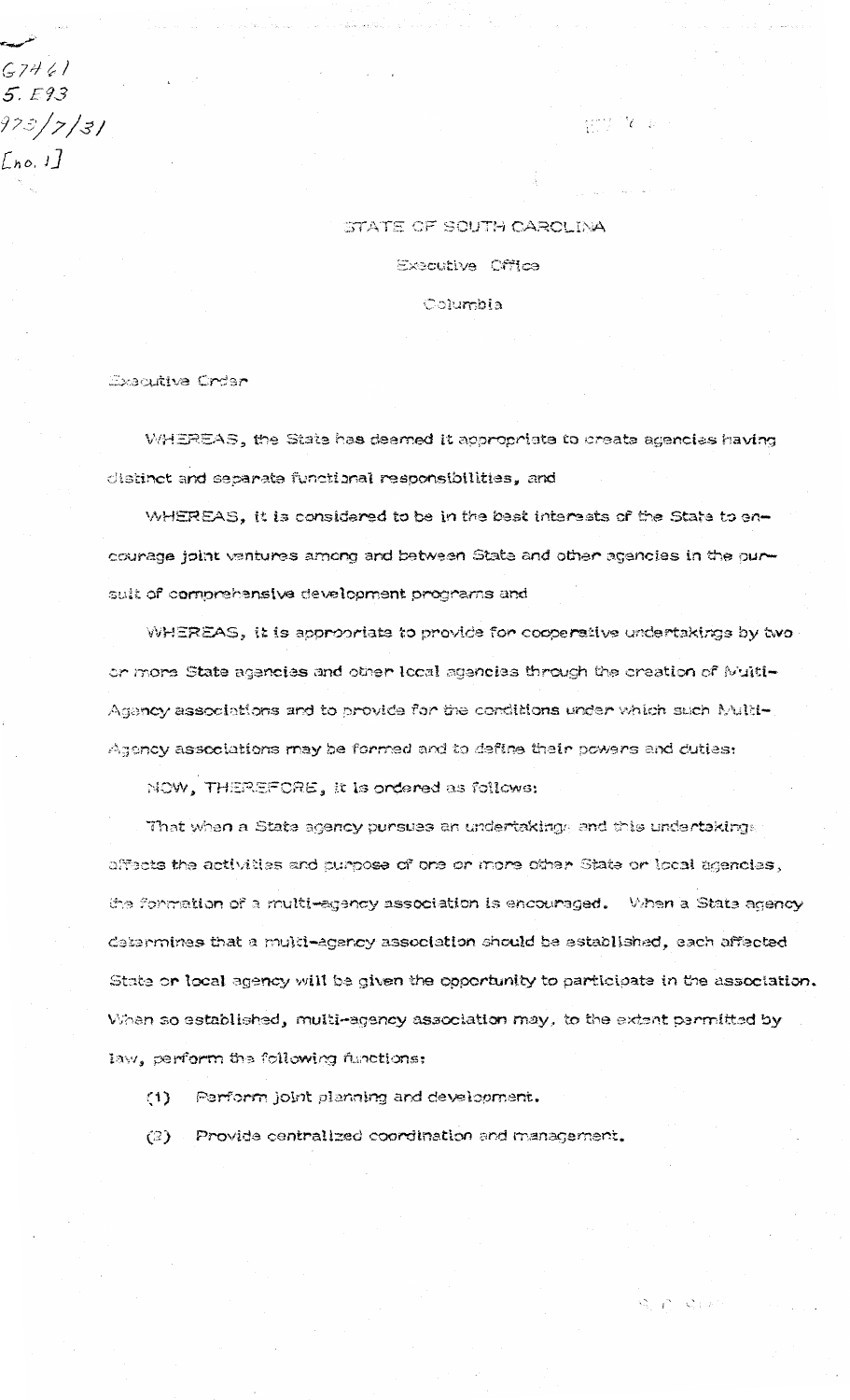- Pool their resources and funding capacities in pursuit of their (3) common objectives.
- Expend such funds as may be available to meet cooperative commit-(4) ments and to discharge cooperative obligations, such expanditures to be approved in a manner established by common agreement among the participating agencies.
- $(5)$ Utilize the services of the employees of any participating member agency on a part or full-time basis to perform staff assignments for the multi-agency association,

Such agreements herein provided for shall be reduced to writing and filed with the Secretary of State and shall describe therein the programs, projects and developments to be administared, the organization, provisions for representation, financing an other matters relating to the multi-agency association thus organized by said agreement.

Each State agency and local agency executing the agreement creating the the pollcy—making body of the multi—agency association shall be prescribed in the agreement creating the said multi-agency association. The agreement shall specify the procedures for the appointment of representatives of the memberegencies. The multi-agency association shall adopt by-laws designating the l officers and their method of selection and providing for the conduct of its business.

The agreement establishing the multi-agency association shall describe the l curposes and objectives of the association and the activities to be undertaken . provided, however, no action involving construction of physical facilities or other such undertakings shall be done in the name of the association,  $\;$  It is envisioned by  $\;$ this order that such actions if any will be undertaken by a mamber of the association who has authority to take such action.

-2-